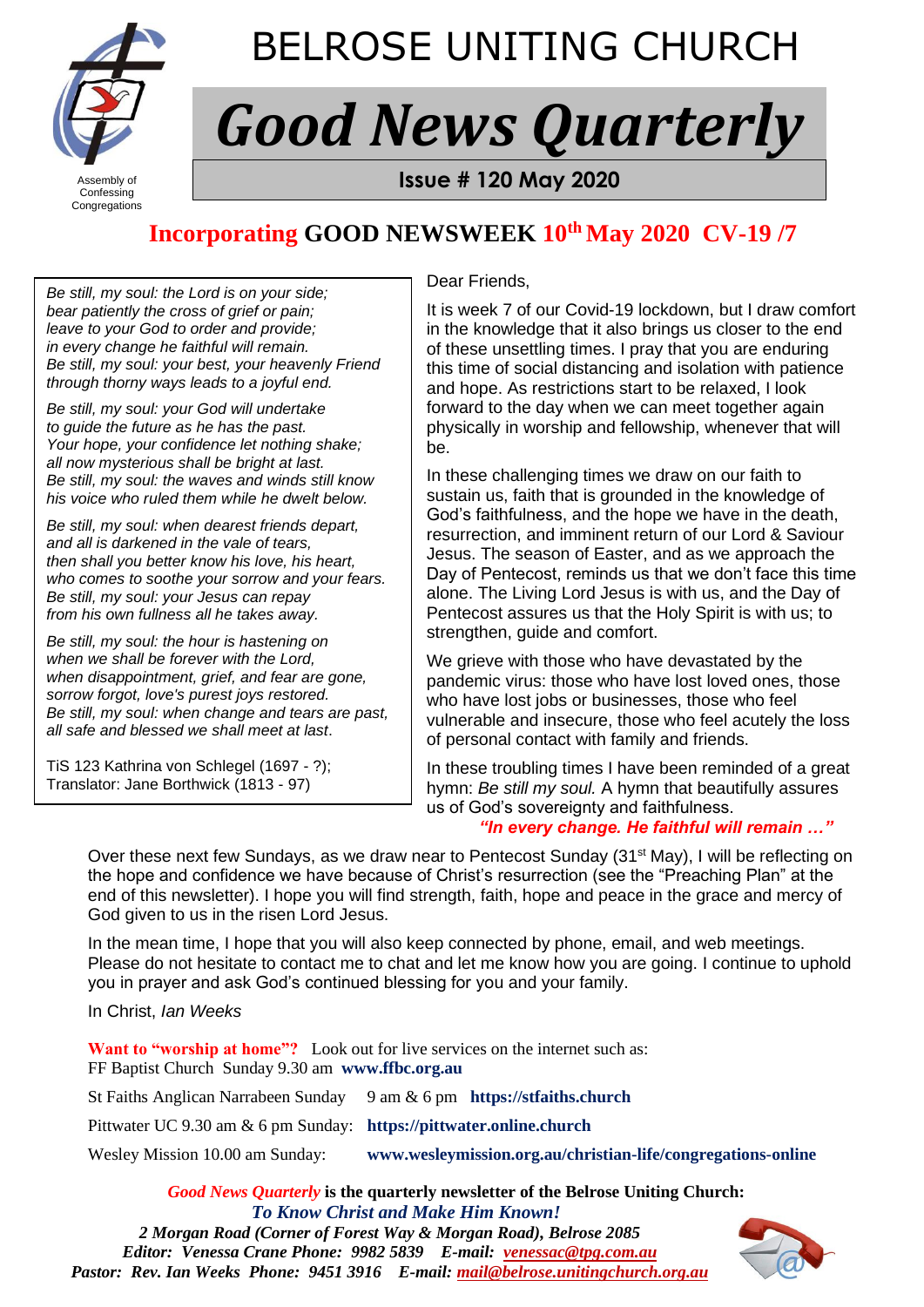#### *Because of Jesus' Resurrection, We Have ……… #2 A New Confidence!*

The Book of Acts provides us with wonderful insights into the power of the Gospel as the early Church proclaimed the good news that Jesus is alive and that He is Lord over all. They did so with great boldness and much joy, even in the midst of great hardship, persecution and suffering.

*"Day after day, in the temple courts and from house to house, they never stopped teaching and proclaiming the good news that Jesus is the Messiah."* (Acts 5:42)

It is sometimes difficult to imagine that, before the day of Jesus' resurrection, the disciples of Jesus were fearful, nervous, hiding and cowering in fear of the Jewish religious leaders and the Roman authorities. What changed these meek mannered disciples into courageous proclaimers of the Word of God?

#### **Read 1 Corinthians 15:1 – 19**

**A Prayer:** *Almighty God, you have given us Your word to be a lamp to our feet and a light to our path. Grant us grace to receive Your truth in faith and love, that we may be obedient to Your will and live always for Your glory; through Jesus Christ our Lord. Amen*

#### **1. From Cowering to Courageous: Transformed Disciples**

Undoubtedly, the Day of Pentecost, whereby the followers of Jesus were empowered by the Holy Spirit (Acts 2), was a significant factor in the boldness of the early Church. But their boldness was also bolstered by the certainty of their message: Jesus is alive!!

*"Now, brothers and sisters, I want to remind you of the gospel I preached to you, which you received and on which you have taken your stand. By this gospel you are saved, if you hold firmly to the word I preached to you."* 1 Cor 15:1, 2

They had confidence in the reality of Jesus' resurrection, and therefore confidence in the message that Jesus is Lord. The resurrection of Jesus was crucial to their faith, and is crucial to ours.

**2. The Resurrection: Cornerstone of the Gospel 1 Corinthians 15:3 - 19**

The resurrection is crucial to the Gospel: a dead Saviour cannot save. We can have confidence in the Gospel because Jesus is alive!

#### **The reality of the physical resurrection of Jesus is attested to by:**

**i) Transformed lives:** the disciples in Acts and the Corinthian Christians – sinners saved by the power of a living Saviour: *"And that is what some of you were. But you were washed, you were sanctified, you were justified in the name of the Lord Jesus Christ and by the Spirit of our God*." (1 Cor 6:11)

#### **ii) God's Plans:** *"according to the Scriptures"*

It was part of God's plan all along – to provide a perfect sacrifice for our sins, but also to conquer sin and death by raising Jesus to new life. This is what the whole Old Testament foretold and was looking forward to. (See also Luke 24:27)

#### **iii) Eye Witnesses:** some are still alive – ask them yourself!

The resurrection of Jesus wasn't some made up story or mass hallucination. Many people saw Jesus alive after his death, and Paul basically says: *"If you don't believe me, ask those who saw him"* (in the flesh, as it were). It is true! Jesus is alive! And this has great implications for us all – He is Lord and we are accountable to Him. (See Acts 2:36).

#### **iv) The Logic of Preaching:** without the resurrection, our preaching is in vain

Paul reminds us that if Jesus is not alive, then all of our faith and hope is for nothing, and our message is meaningless.

If Jesus is not alive, then God is not powerful to save us and to change us; the Gospel is empty, and our words and work for the Gospel will be fruitless. We would have no message to offer and no hope and comfort to give.

*"For I am not ashamed of the gospel, because it is the power of God that brings salvation to everyone who believes: first to the Jew, then to the Gentile."* (Romans 1:16)

#### **3. The Resurrection: The Source of Our New Confidence**

Because Jesus is alive:

\* Our fears, doubts & anxieties about the present and the future are turned on their heads. We have hope!

- \* We can stand firm with confidence Jesus is alive! He is with us by the Holy Spirit.
- \* We can serve and labour for the Gospel knowing our witness and our work is not in vain.

*"Therefore, my dear brothers and sisters, stand firm. Let nothing move you. Always give yourselves fully to the work of the Lord, because you know that your labour in the Lord is not in vain."* 1 Cor 15:58

**Reflection:** What difference does it make to our faith and life knowing that Jesus is alive? What might cause us to hesitate to tell others that Jesus is alive? In the light of the reality of Jesus' resurrection, what message can we bring to our community?

**A Prayer:** *Gracious God our Heavenly Father, You loved the world so much that you sent Your only Son to bring us life eternal. Dying, He destroyed our death, alleluia. Rising, He restored our life, alleluia. And so we praise you and thank you, and ask that Your Holy Spirit will continue to empower us to boldly proclaim: The Lord is risen! Amen.*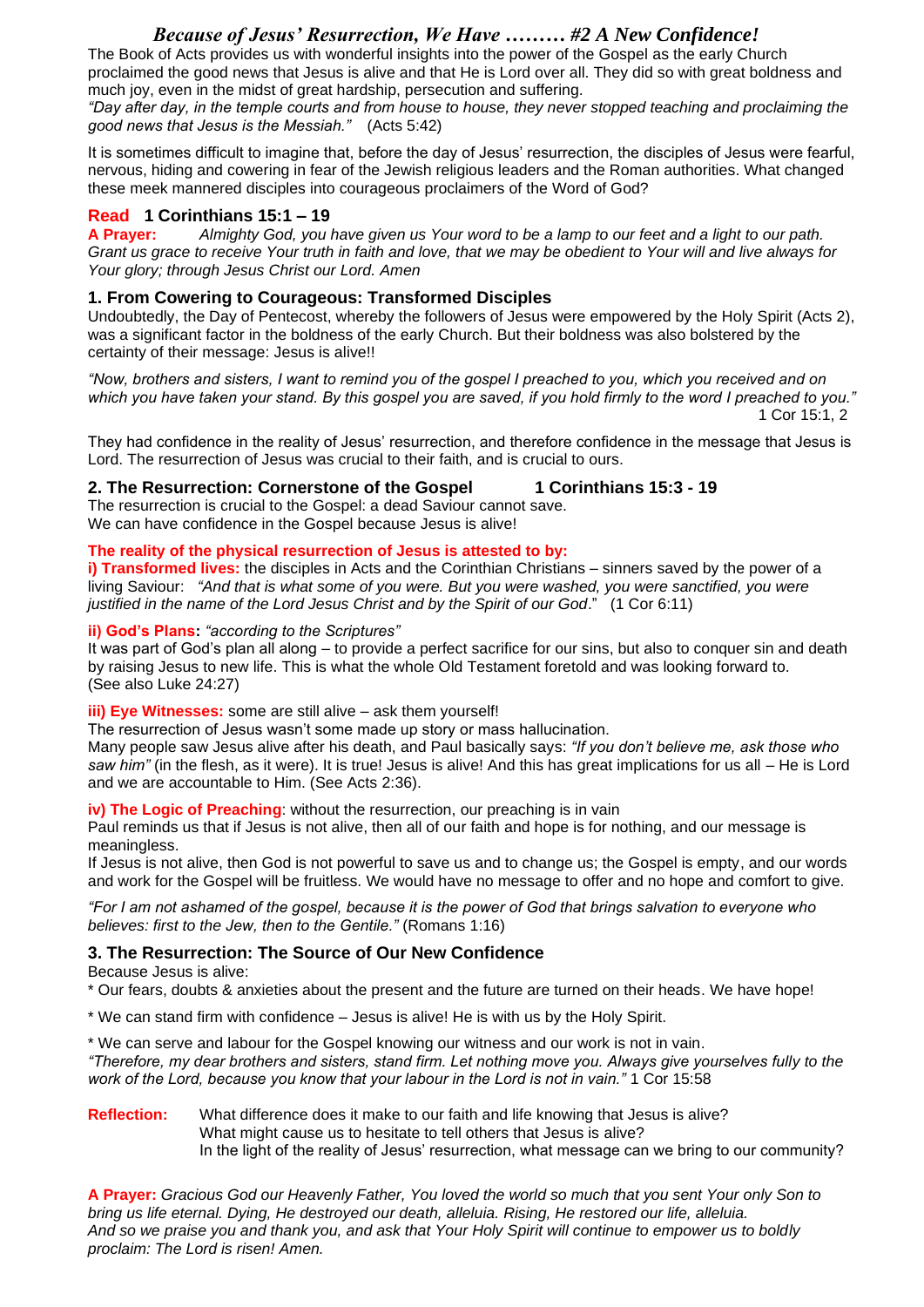### **Celebrating God's Gift of Marriage – Congratulations Sam & Hazel!!**



Saturday 3rd May 2020 saw a very different wedding at Belrose Uniting Church: no excited and jubilant crowd packing out the worship space, no parade of flower girls, page boys, bridesmaids or groomsmen.

Due to the Covid-19 restrictions it was just a very happy couple, a delighted Minister, and immediate family as witnesses, as Sam Whybrow and Hazel Dulin pledged themselves to each other, and to God, in the covenant of

marriage. What a joyous occasion! It was a simple ceremony, but with immense meaning, as this lovely

Christian couple expressed their desire to have their life-long marriage relationship be a demonstration of the Gospel.

They chose two Bible readings: 1 Corinthians 13:4 – 13 (Paul's classic

exposition on the nature of love) and Colossians 3:12 - 15

*Therefore, as God's chosen people, holy and dearly loved, clothe yourselves with compassion, kindness, humility, gentleness and patience. Bear with each other and forgive one another if any of you has a grievance against someone. Forgive as the Lord forgave you. And over all these virtues put on love, which binds them all together in perfect unity. Let the peace of Christ rule in your hearts, since as members of one body you were called to peace. And be thankful.* (Col 3:12 – 15)



They hope you will be able to join them for this celebration.

We pray God's riches blessing on Sam & Hazel for their future together as husband and wife.

\*\*\*\*\*\*\*\*\*\*\*\*\*\*\*\*\*\*\*\*\*\*\*\*\*\*\*\*\*\*\*\*\*\*\*\*\*\*\*\*\*\*\*\*\*\*\*\*\*

Certainly it was

them.

the year.

disappointing that all their family and friends could not be present to witness this occasion, to pray for them, and celebrate with

However, Sam & Hazel are planning to provide such an occasion later in

**Staying at home doesn't mean we can't keep connected. Take opportunities to phone around your church family to say hi; and please keep praying.**

*"Do not be anxious about anything, but in every situation, by prayer and petition, with thanksgiving, present your requests to God. And the peace of God, which transcends all understanding, will guard your hearts and your minds in Christ Jesus."* **Philippians 4:6, 7**

#### PLEASE PRAY FOR:-

Healing, Strength & Comfort for: Bill & Marcia Schnabel Jenny Dinning Julia Murphy Len Broadbent – home from hospital David Keiller Verlag Jeanette Mortley Joan Colmer Gordon & Jan Allan

**Robert Cradock** passed away peacefully in hospital early Tuesday morning; now free from cancer and the struggles of this world; in glory with his Lord! – please uphold Leila and the family in prayer.

- Pray for \* those affected by the Covid-19 pandemic, and those who are vulnerable to infection.
	- \* local businesses & their staff
	- \* those who have lost their jobs
	- \* our health care service personnel
	- \* our Governments & those in leadership and authority